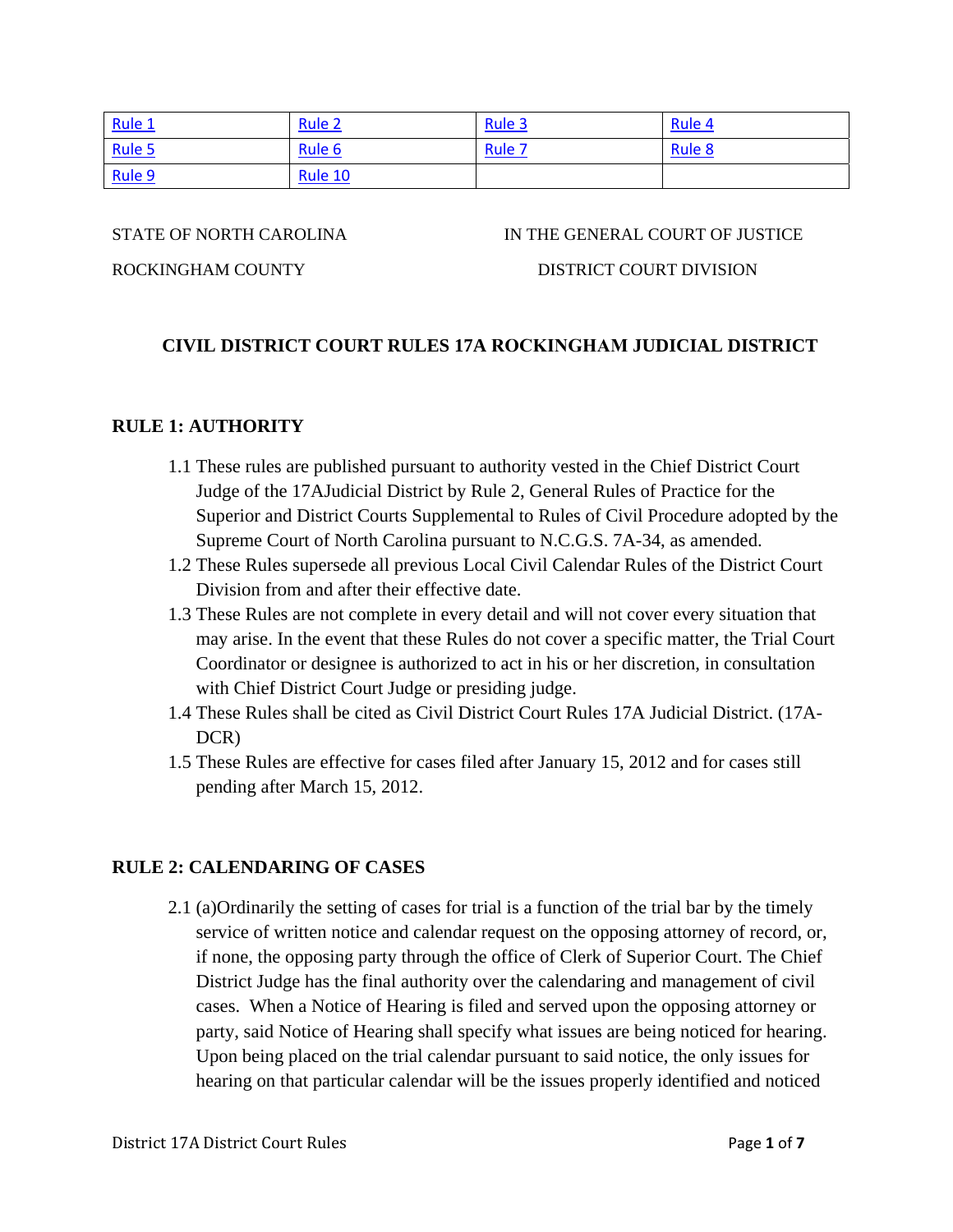for hearing. All other issues pending in the case will not be for hearing unless properly noticed for hearing.

 (b) All calendar requests for a Civil District Court session must be filed in writing with the Clerk of Superior Court four (4) weeks in advance of the first day of said session. Additionally, matters may be scheduled for hearing through a calendar request within the four week period prior to the beginning of the session but only with the consent of the opposing counsel or party. However, in the event that consent from the opposing counsel or party is not obtained, matters may also be scheduled during this four week period but only after an in-chambers conference with the presiding judge who will determine whether or not the matter is added to the calendar. Said in-chambers conference shall be scheduled by and through the Trial Court Coordinator. All calendar requests for matters to be heard at the calendar call (short motions docket) must be filed in writing with the Clerk of Superior Court two weeks in advance of the Calendar Call date.

- 2.2 A Trial Calendar shall be maintained by the Trial Court Coordinator upon which cases shall be placed immediately after five (5) months after a complaint is filed, unless time is extended by order of the Chief District Court Judge. Upon the initial calendaring by the Trial Court Coordinator, the presiding judge and the attorneys shall address what issues remain pending and set a schedule for disposing of the case.
- 2.3 In all cases in which a Responsive Pleading has not been filed within the time allowed, the case may be calendared at any time by the complaining party, subject to the discretion of the presiding Judge.
- 2.4 In all matters in which the case has been heard or announced settled, a proposed order shall be drafted within fourteen (14) days by the responsible attorney and sent to the opposing attorney or party by facsimiles transmission. The opposing attorney or party shall respond in writing to the responsible attorney within seven (7) days of receipt of the proposed Order. A final Order shall be submitted to the presiding Judge within thirty (30) days of being heard or announced settled. If the final order is not presented within thirty (30) days of being heard or announced settled, then a Notice shall be sent by the Trial Court Coordinator to the responsible attorney that a final Order must be submitted to the Court no later than forty (40) days from the date the matter was heard or announced settled. The presiding Judge will take such appropriate action and/or impose such sanctions as he or she deems appropriate if the proposed order is not received within the forty (40) day period.
- 2.5 Jury trials shall take precedence over all other matters and shall begin on Tuesday of the session, however, the presiding Judge may modify as necessary.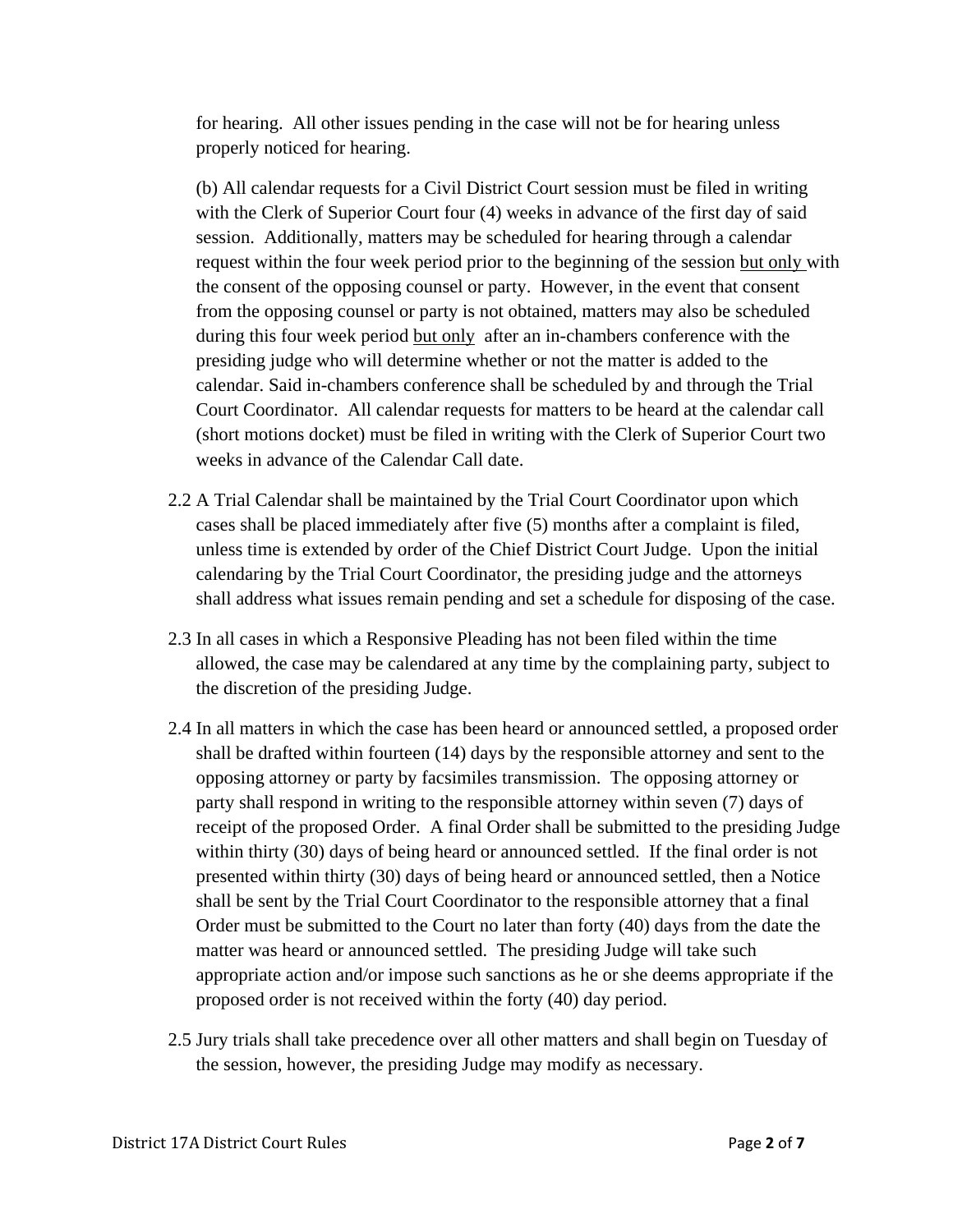#### **RULE 3: PRE-TRIAL CONFRENCES AND ORDERS- JURY AND NON JURY TRIALS**

- 3.1 In all cases when a jury trial has been requested on the final trial calendar and/or in Equitable Distribution of Marital Property cases, Pretrial Conferences shall be held at such times as scheduled by the judge assigned to preside over the session, and a Pre-Trial Order shall be prepared in conformity with Rule 7 of the General Rules Of Practice For The Superior And District Courts.
- 3.2 In all non-jury trials, the parties shall submit to opposing counsel a list of proposed witnesses and one (1) legible copy of all proposed exhibits intended to be introduced in their case in chief. Counsel shall also submit a brief statement of contended issues to be resolved by the trial to opposing counsel and have a copy of the same available for the Court. These documents are to be exchanged not later than 4:00 p.m. on the day prior to the Calendar Call Meeting.
- 3.3 Failure of counsel for each party to file a proposed Pre-Trial Order required by Rule 3.1 above or the materials required by Rule 3.2 above in accordance with the Rules of Civil Procedure or the directions of the Presiding Judge prior to the Calendar Meeting for the term of court at which the matter is to be heard, constitutes a violation of these Rules and sanctions under the Rule 37 of the North Carolina Rules of Civil Procedure may be imposed. The compliant party shall be entitled to have the matter continued to a later term of court or seek sanctions as set out above.

### <span id="page-2-1"></span>**RULE 4: CONTINUANCES**

- 4.1 Motions to continue will be made to the presiding District Court Judge or the Trial Court Coordinator who will notify the presiding Judge.
- <span id="page-2-0"></span>4.2 All requests for continuance should be by written motion. In addition to the normal service requirements set out by statute, Notice of the Motion must be made as soon as possible after the need for the continuance becomes known to the moving party. Further, said Notice of the Motion must be made in the quickest means feasible, including facsimiles transmission, electronic mail, hand delivery and/or telephonic communication. Failure of the moving party to give the opposing side notice of the request for a continuance by the quickest means feasible shall be grounds for the Court to summarily deny the Motion for Continuance. Although written Motions are preferred, oral Motions may be allowed when the reason for continuance did not become known until immediately preceding the call of the calendar or the trial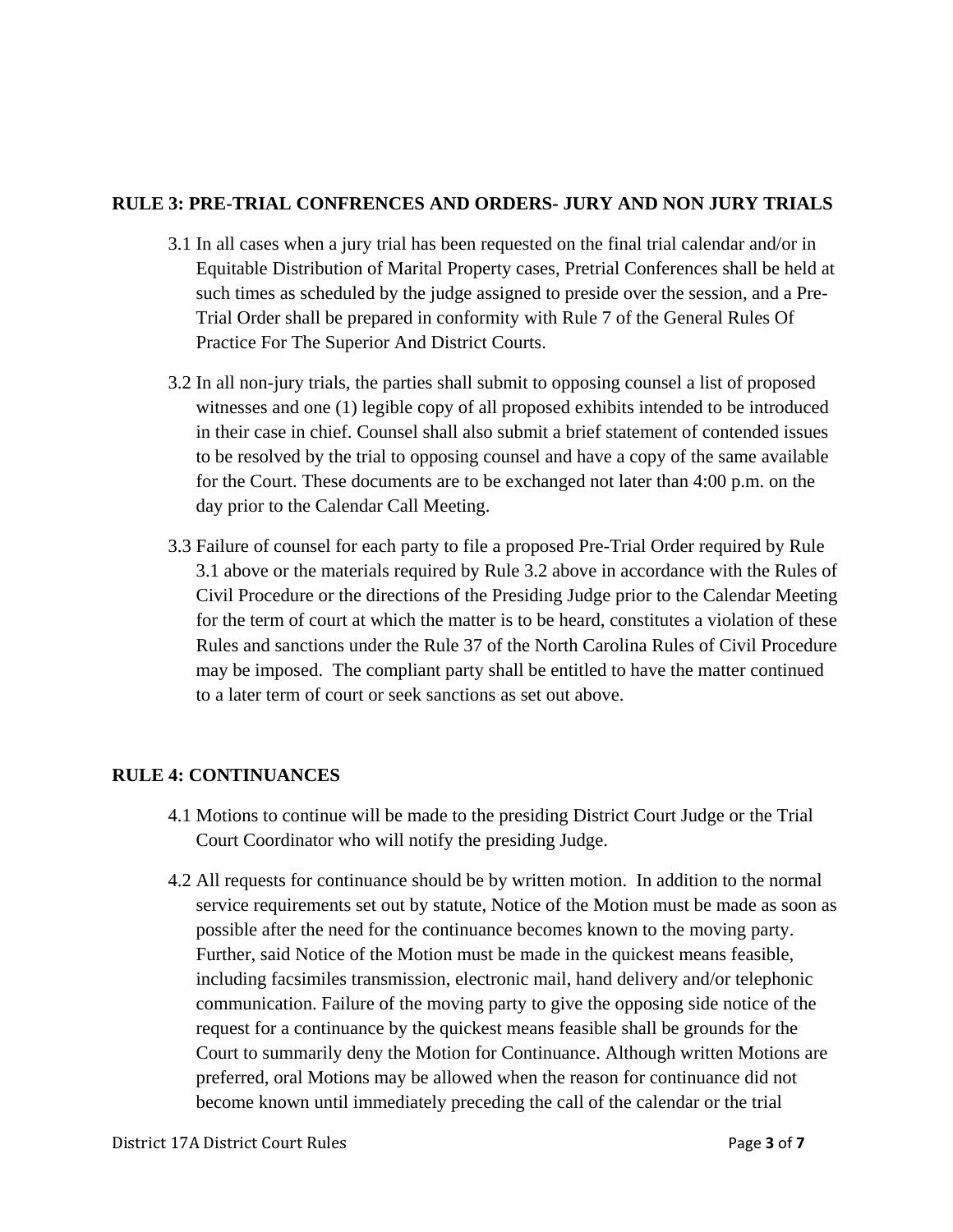session itself. However, the moving party must strictly adhere to the notice requirements set out above for written motions. Also, oral Motions for Continuance shall be readily granted by the presiding Judge if the attorneys for all sides are in agreement to said continuance.

### <span id="page-3-0"></span>**RULE 5: PEREMPTORY, PRIORITY AND REMANDED CASES**

- 5.1 Motions for peremptory settings may be made orally or in writing to the presiding Judge or to the Chief District Court Judge if the presiding Judge is unavailable. A peremptory setting shall be granted only for good cause shown. The Chief District Court Judge or presiding Judge may set a case peremptorily upon her or his own motion upon due notice to the attorneys of record.
- 5.2 Emergency hearings will be held at the discretion of the Presiding Judge and as provided by the statutes. Exigent circumstances must exist, and if exigent circumstances do not exist, then opposing counsel and the Presiding Judge must consent to an emergency hearing.
- 5.3 When a case is remanded by the Appellate Division, the prevailing party or other litigant shall promptly notify the presiding Judge who shall place the case on the appropriate trial calendar.

# <span id="page-3-1"></span>**RULE 6: MEMORANDA OF SETTLEMENTS (ALL CASES)**

- 6.1 At any time the parties execute a Memorandum of Settlement, if all parties are represented by counsel, the Memorandum may provide that it may be entered by the judge presiding out of the presence of the parties. For equitable distribution cases, Form A in the Appendix to these Rules is the preferred form to use by the parties.
- 6.2 If any party is not represented by counsel, the parties shall remain in the courtroom to allow the presiding judge to address the unrepresented parties to determine whether they understand the terms of the Memorandum and whether they have executed the same voluntarily and knowingly.
- 6.3 When any issue in a case on a trial calendar is settled, it shall be the responsibility of the attorneys of record to notify the Trial Court Coordinator of the specific issues settled and to advise the Trial Court Coordinator as to what settlement documents will be filed, who will prepare the appropriate settlement documents and when they will be filed with the Court.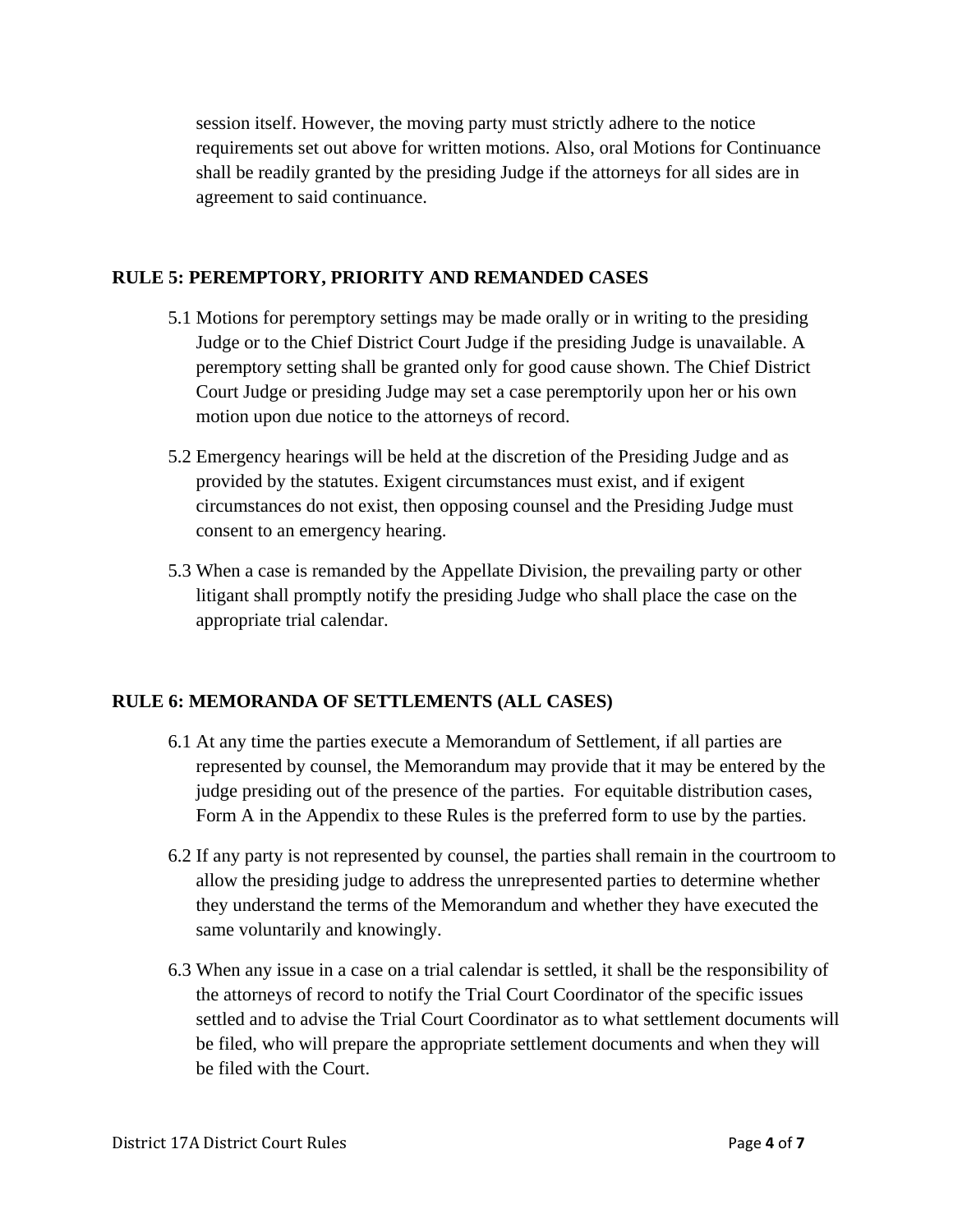#### **RULE 7: BANKRUPTCY**

- 7.1 Civil actions in which one of the parties had filed a petition under the Federal Bankruptcy Act, or who has been adjudicated bankrupt, will be disposed of in accordance with the following authority and procedure:
	- (a) Rule 401 of the Federal Bankruptcy Act;
	- (b) 11 U.S.C. 362;
	- (c) 11 U.S.C. 1301;
	- (d) Whitehurst v Virginia Dare Transport Company, 19 N.C. App. 352 (1973)
- 7.2 Any request to continue, hold, or in any other way delay disposition of a case due to bankruptcy of one of the parties, must be accompanied by certificate of bankruptcy filing or "filed" copy of the stay of proceeding from the United States Bankruptcy Court having jurisdiction.
- 7.3 Notwithstanding any provisions contained in this Rule 7, the court will enter such Order(s) as may be necessary to enforce the bankruptcy stay, enjoin state action, and administratively move the file to inactive status.
- 7.4 Once a matter is placed on inactive status, it will remain on inactive status until there is an order from the Bankruptcy Court allowing the action to proceed, there is an Order lifting the stay, or an appropriate motion is filed and heard to remove the case from the inactive status.

#### <span id="page-4-1"></span>**RULE 8: EQUITABLE DISTRIBUTION**

- 8.1 All cases in which an Equitable Distribution (hereinafter "ED") claim is asserted, the initiating party must state the same in the cover sheet.
- 8.2 Inventory Worksheet

<span id="page-4-0"></span> (a) Within ninety (90) days after the service of a CLAIM for ED, the party who first asserts the CLAIM (initiating party) shall prepare and serve upon the opposing party an initial ED Inventory Worksheet using Form "B" found in the forms appendix to these rules. Within thirty (30) days after service of the initial Inventory Worksheet, the responding party shall prepare and serve their responses to the initial Inventory Worksheet upon the initiating party. The initiating party then has thirty (30) days to respond. All parties shall use the Inventory Worksheet located in the appendix. No other form shall be accepted by the Court and no party shall be required to respond to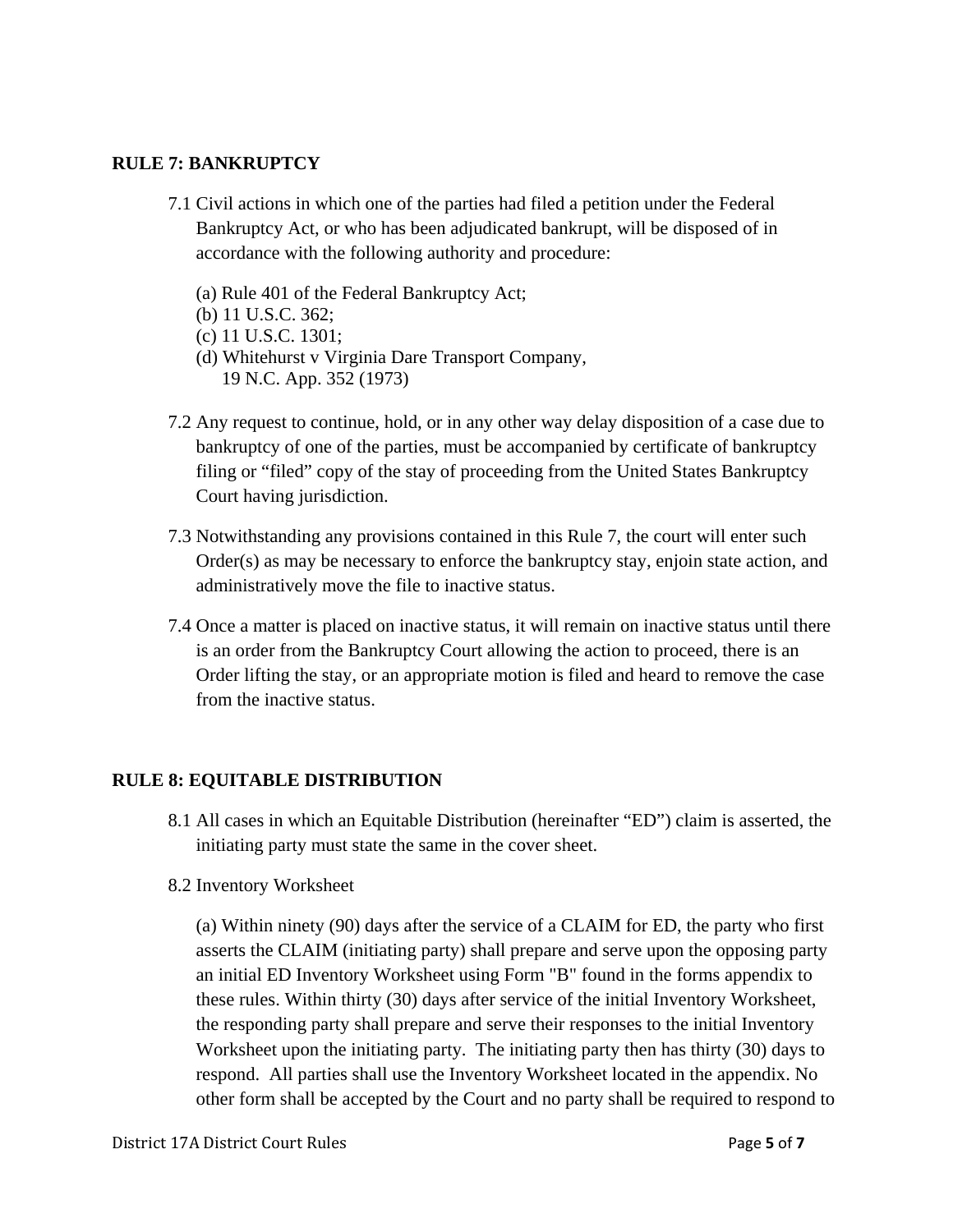an Inventory Worksheet that does not conform to the forms set out in the appendix. Further, the Inventory Worksheet must be sent to the mediator at least 10 days prior to the mediation settlement conference by the initiating party. Failure of the initiating party to comply with this provision shall allow the responding party to request a postponement of the mediation settlement conference and the postponement fee charged by the mediator, if any, shall be paid by the initiating party who has failed to comply with this provision.

 (b) Within one hundred fifty (150) days of the filing of the initial pleading or a motion requesting ED, the party first seeking ED SHALL apply to the Court for the initial scheduling and discovery conference. If that party fails to make application, then the other party may do so.

 (c) Anytime after 75 days from the initial pleading or motion requesting ED, the responding party may give written notice to the initiating party that they intend to seek sanctions from the court if Rule 8.2(a) (90 day service requirement) is not complied with. Thereafter, upon application by the aggrieved party, sanctions shall be entered by the presiding judge in an amount of not less than \$100.00. The notice required to be used in this paragraph is Form 'C' in the forms appendix and this is the form that must be used in order to comply with this section.

- 8.3 By the date of the initial scheduling conference both parties shall have prepared and exchanged the Inventory Worksheets and shall bring it to the conference. At the conference the Court shall determine a schedule of discovery as well as consider and rule upon any motions for appointment of expert witnesses or other applications, including applications to determine the date of separation. All attorneys shall be present at the initial scheduling conference. At the conclusion of the scheduling conference all dates shall be set out in a Court Order, including discovery completion date, the date by which all motions must be resolved, the date for the initial Pre-Trial Order to be served upon the opposing party and dates for further pretrial conferences at which time lawyers and parties shall be present. The judge may order further conferences if needed. Form 'D' found in the forms appendix shall be used by the Court as its scheduling Order. Failure by a party or his attorney to comply with the scheduling order, as it pertains to the preparation and distribution of the Pre-Trial Order, shall be grounds for the presiding Judge or the Chief District Court Judge to require that opposing counsel prepare the Pre-Trial Order, and the party or attorney who has failed to comply with the scheduling order shall be assessed the cost and attorney fees incurred by the party who has been required to prepare the Pre-Trial Order.
- 8.4 Within two hundred and seventy (270) days after the initial pleading or motion requesting ED, the judge shall conduct a final pretrial conference with lawyers